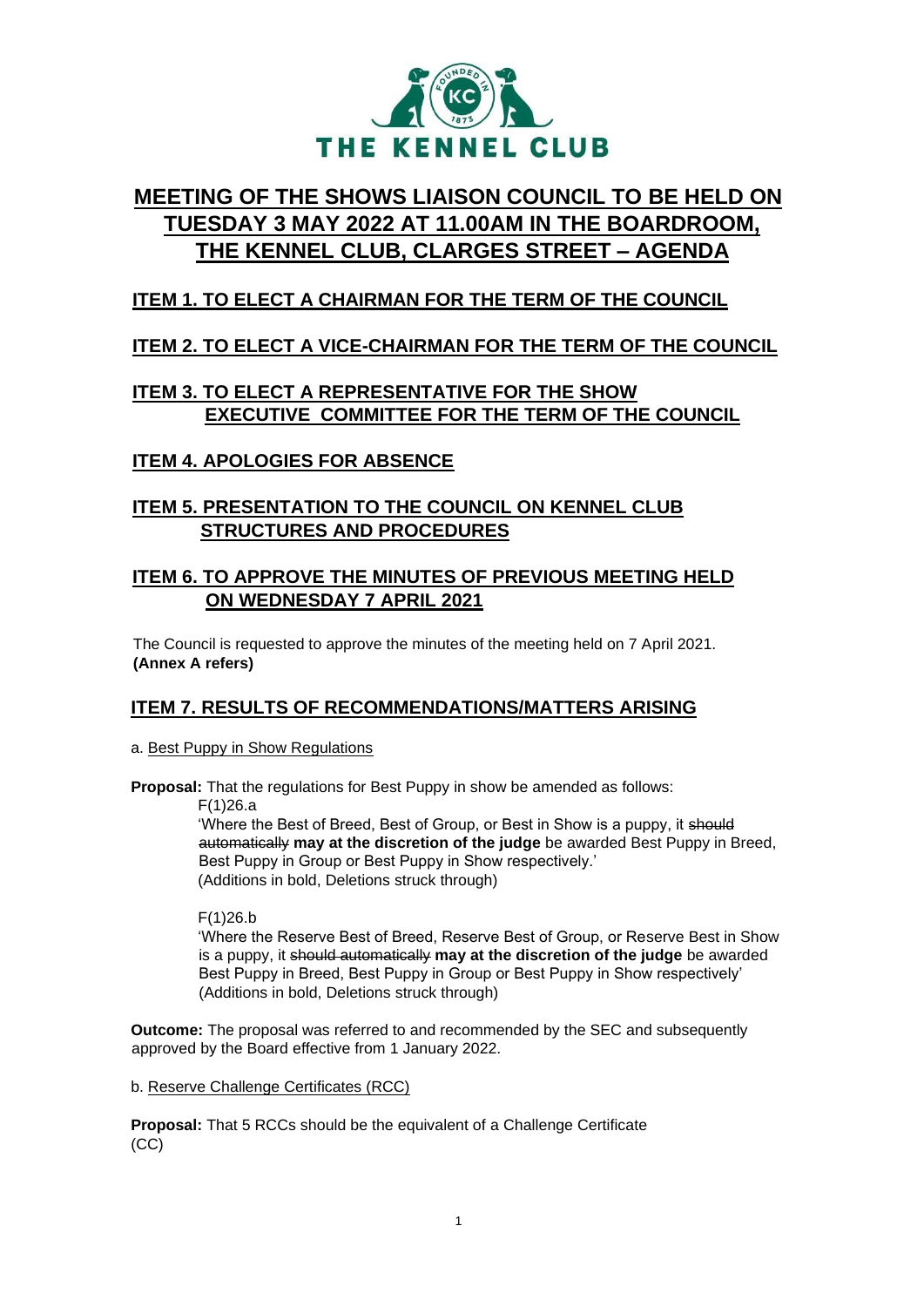

**Outcome:** The proposal was considered by the SEC and the Board and is currently on hold due to the development of the Customer Relationship Management (CRM) system.

#### c. Class Averages

**Proposal:** That class averages for general open shows running more one than show per year be withdrawn.

**Outcome:** The proposal was referred to and recommended by the SEC and subsequently approved by the Board effective from 1 January 2022.

### **ITEM 8. PROPOSALS**

#### **a. Proposed and presented by: Miss FA Snook**

That dogs which have been awarded a Challenge Certificate (CC) or obtained any award that counts towards the title of a Champion under the rules of any governing body recognised by The Kennel Club be eligible to enter a Special Class at Matches. It should be noted that dogs entered in this class will not be eligible to compete for Best in Match. The Council is reminded that at its previous meeting it was in support of the following item and accordingly, Miss Snook has brought this item back as a proposal having identified the following necessary regulation amendment.

#### Regulation F(2).5.f

Dogs, which have won a Challenge Certificate or obtained any award that counts towards the title of Champion under the rules of any governing body recognised by The Kennel Club, are not eligible for entry in matches. **However, they are allowed to attend the match and enter a Special Class restricted to only dogs that have won a Challenge Certificate or obtained any award that counts towards the title of Champion. The winner cannot compete for Best in Match.** 

(Additions in bold) (Effective 1 January 2023)

Rationale:

- Puppies may receive a CC at an early age and therefore cannot attend matches for further show training. This dog would have to be left at home, when its owner attends a society match with other dogs. Both the dog and society miss out on its attendance.
- Matches are usually judged by less experienced judges, judging young dogs and other dogs which have not gained top awards. These judges would then gain hands on experience with CC winning dogs.
- Having a special class for CC winners, does not alter the idea and spirit of competing in a match.
- Every dog can go for a night out and societies receive more revenue from entry fees and possibly more sales on raffle and catering.

The Council is invited to note that should it recommend the proposal for consideration by the Shows Executive Committee, the Committee would also consider the following regulations which the office has identified may also need to be amended for consistency:

#### Regulation F4.d

d. Matches-at which entry is limited to members of the show society\*. (vide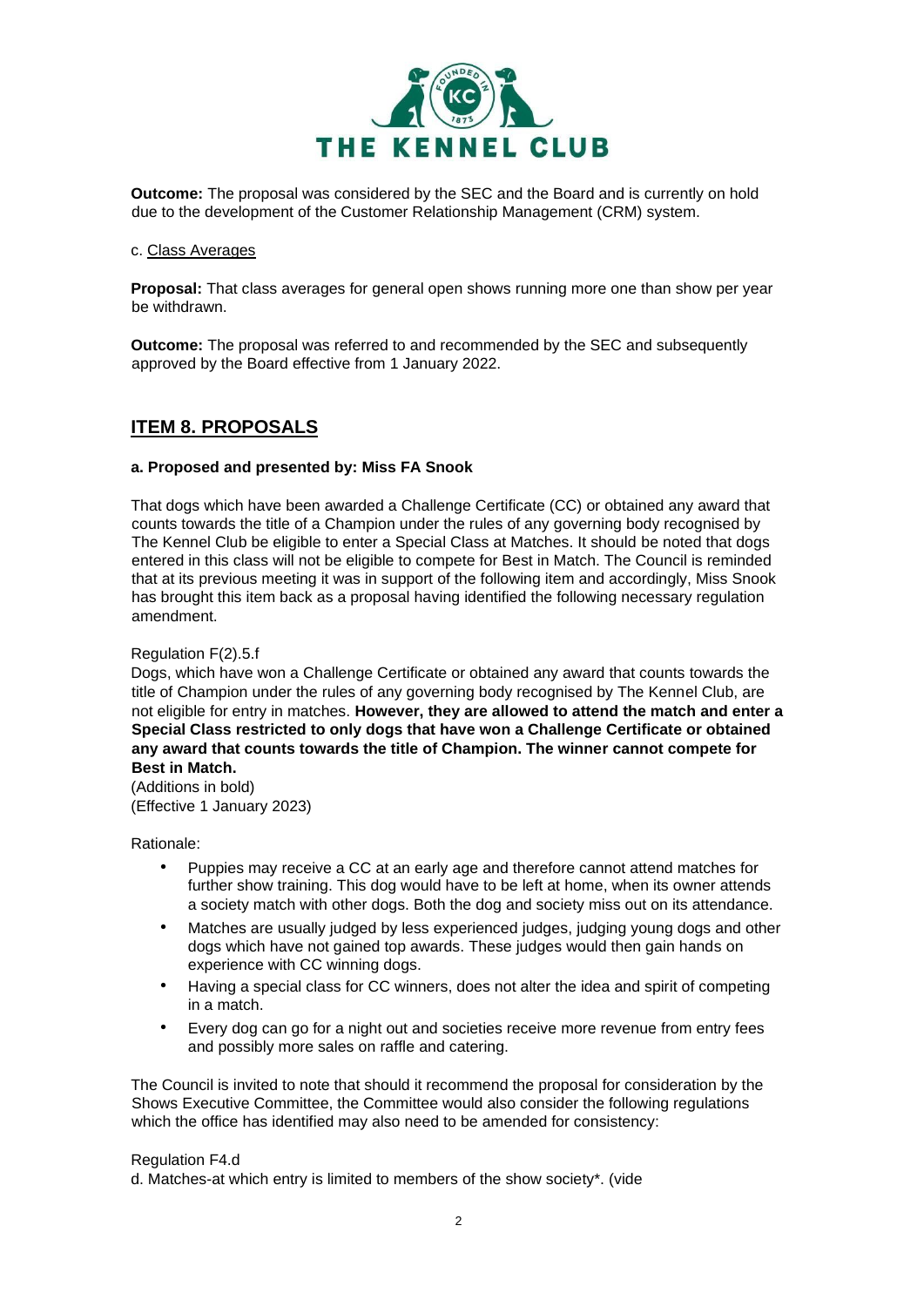

#### Kennel Club Show Regulations F(2))

\*Dogs which have won a Challenge Certificate or obtained any award that counts towards the title of Champion under the rules of any governing body recognised by the Kennel Club e.g. CACIB, CAC, Green Star are not eligible for entry at these Shows.

#### Regulation F(A)8

No dog is eligible for exhibition at a Limited Show or Match competition which has won a Challenge Certificate or obtained any award that counts towards the title of Champion under the rules of any governing body recognised by the Kennel Club e.g. CACIB, CAC, Green Star.

#### **b. Proposed and presented by: Mr S Bennett**

That Imported Register Breeds and non-CC breeds (rare breeds) are eligible to compete at Limited Shows and in Match competitions whether or not a dog has won any award that counts towards the title of a Champion under the rules of any governing body recognised by The Kennel Club. It should be noted that when a society is first registered it may only hold Matches and Limited Shows. The Council is invited to consider the following regulation amendment.

#### Regulation F(A)8

No dog is eligible for exhibition at a Limited Show or Match competition which has won a Challenge Certificate or obtained any award that counts towards the title of Champion under the rules of any governing body recognised by the Kennel Club e.g. CACIB, CAC, Green Star., **except any dog that is a Kennel Club Rare or Imported Register Breed.**  (Additions in bold)

(Effective 1 January 2023)

#### **Rationale:**

- The number of dogs that can compete is currently reduced and is affecting the societies financially, and judges' numbers.
- The quality and variation of dogs that can be judged are significantly reduced and may not give an overall true reflection of the breed quality for judges.

#### **c. Proposed by: Ms A Orchard Presented by: Miss F Snook**

That Imported Register Breeds are not included within the number of classes societies can schedule at Limited Shows. The Council is invited to consider the following regulation amendment.

Regulation F(1)5.a.(5) General Canine Society Limited Shows shall not schedule more than 100 classes. **Any Variety Imported Breeds Register Classes are not to be counted in this restriction and would be exempt.**

(Additions in bold) (Effective 1 January 2023)

#### **Rationale:**

• All Championship, Open and Limited shows have to provide at least one Any Variety Imported Breeds Register class per group. This encroaches on what other classes they can classify.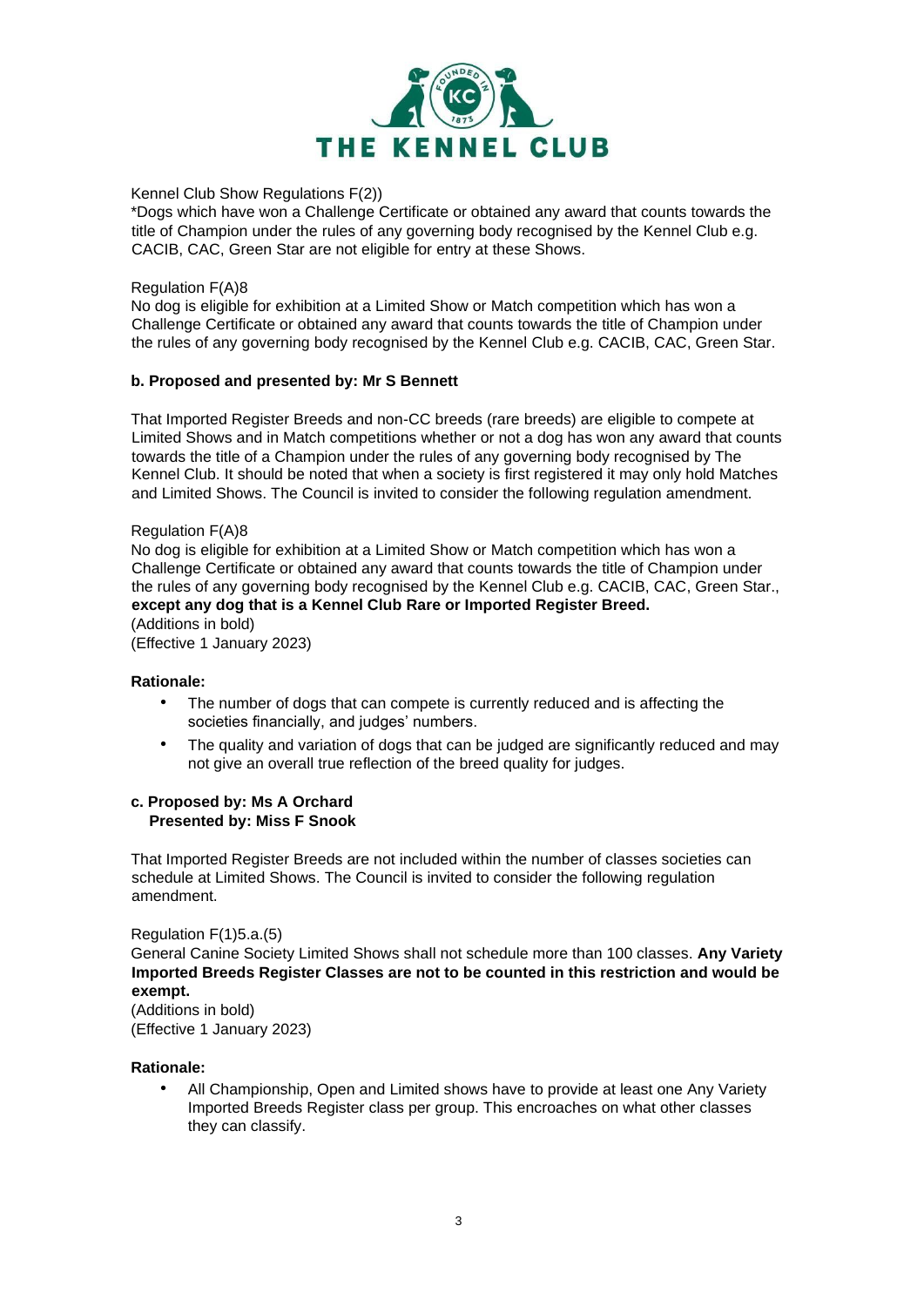

- If Any Variety Imported Breeds Register classes are not included in the restricted 100 classes rule, societies may be encouraged to provide more Any Variety Imported Breeds Register classes.
- There are more Imported Breeds being brought into this country and shown at KC licenced shows.

#### **d. Proposed and presented by: Mr S Bennett**

The Council is requested to note that at its previous meeting it discussed whether Imported Breed Register breeds and non-CC (Rare Breed) dogs should be eligible for the Junior Warrant (JW) or a similar award. Mr Bennett noted that currently these breeds had no way of gaining a Stud Book Number (SBN). The office clarified that Mr Bennett was correct in that Imported Register Breeds and Rare Breeds (breeds not allocated championship status) were unable to gain a SBN through dog showing. It was further noted that should this be recommended a number of regulation updates would be necessary.

It was acknowledged that currently the Junior Warrant (JW) entitled dogs to a SBN but the Veteran Warrant (VW) did not. It was noted that the current JW criteria required a number of points to be awarded at shows which had CCs on offer for the breed, which was not possible for Imported Register and Rare Breeds.

A suggestion was raised that a different type of warrant for these breeds may be better than adapting the current JW, noting the Imported Register Breeds would be gaining points though Any Variety classes. Mr Bennett alongside Mrs Walmsley and Mrs Chapman undertook to consider this and bring a proposal to the next meeting.

Accordingly, the Council is invited to consider the following annexes as provided by Mr Bennett. The Council is invited to note that the rationale is included within the annexes.

Rare Breed Warrant. **(Annex B to follow)** 

Show Imported Breed Register Warrant. **(Annex C to follow)** 

#### **e. Proposed and presented by: Mr M Ord & Mrs J McLauchlan**

The Council is requested to note that at its previous meeting it discussed the matter of judges badges. It was noted that this matter had been discussed several times and had not received majority support. It was further noted that the cost for personalisation and the number of badges that would be required were factors for the lack of support. It was acknowledged that judges were not allocated a judge's number until a CC appointment had been approved by the Judges Committee.

It was acknowledged that judges at Kennel Club organised events received a Kennel Club badge similar to judges at other events. It was noted that the matter was raised to reduce cost for societies. It was further noted that there was some support for the idea of having a generic badge, it was suggested that judges may be able to get these engraved on the back should they wish to.

Mr Ord and Mrs McLauchlan undertook to bring the matter back as a proposal. It was noted that when the badge should be worn and, whether judges should be penalised for forgetting or losing their badge should be included within the proposal.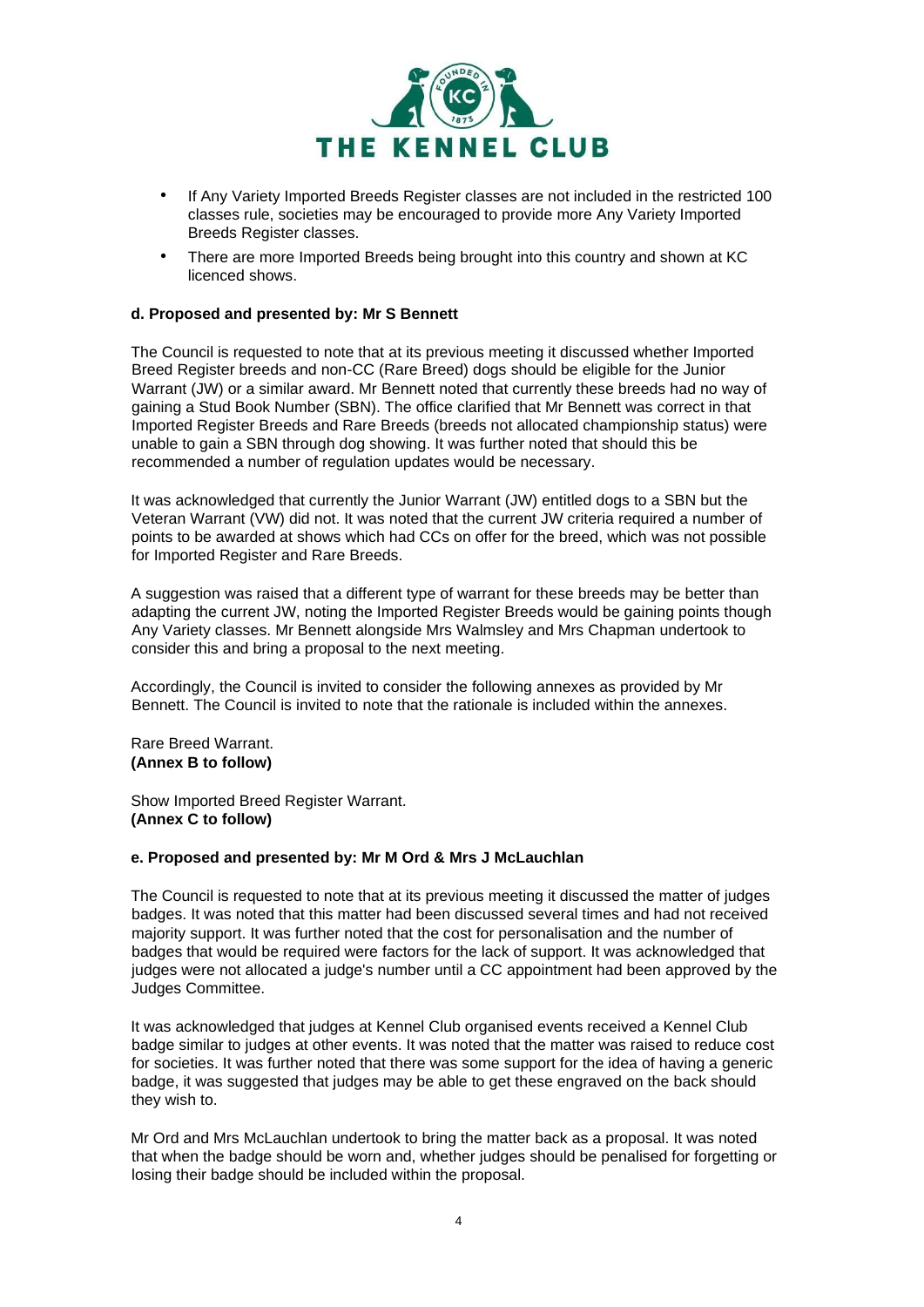

Accordingly, the Council is requested to consider that The Kennel Club supply generic judges' badges once a judge is approved. The badge would include the judge's unique I.D. number and name and should be worn for all future judging appointments in place of societies supplying judges rosettes.

If The Kennel Club could supply the badges, then it would be the responsibility of the individual to have the I.D. number and name engraved on the badge. After that should the badge be lost or damaged the cost of replacing it should be the responsibility of the individual.

#### **Rationale:**

This would save all societies money and cut down on environmental waste.

## **ITEM 9. DISCUSSION ITEMS**

The Council is invited to note that no items for discussion had been received.

# **ITEM 10. ANY OTHER BUSINESS**

Please give at least two weeks advance notice of matters to be raised under 'Any Other Business' as this assists the office if research is required. These items are discussed at the discretion of the Chairman.

# **ITEM 11. DATE OF NEXT MEETING**

An announcement confirming the date of the next meeting will be confirmed in September 2022.